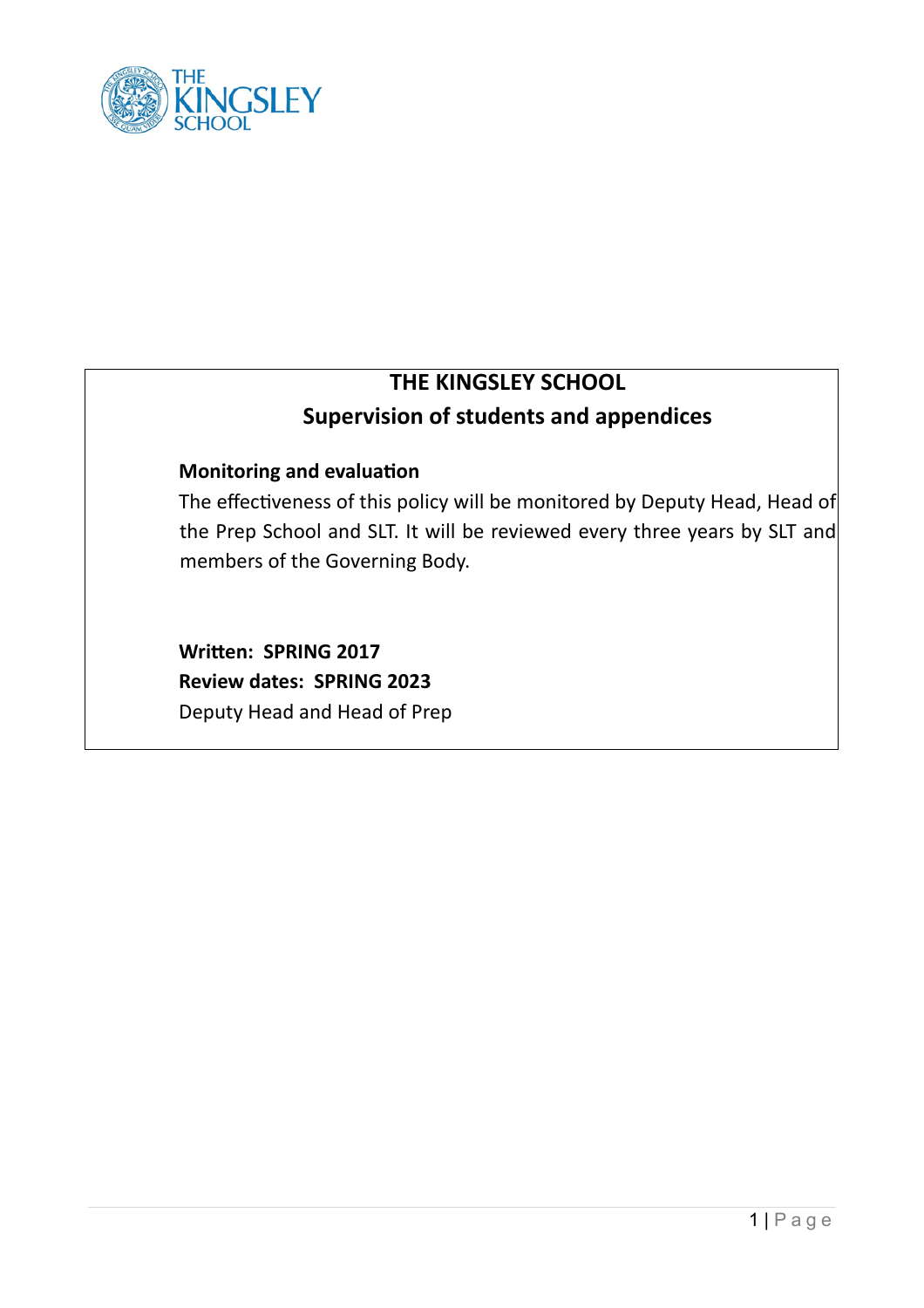

# **THE KINGSLEY SCHOOL**

# **POLICY FOR SUPERVISION OF STUDENTS**

This policy applies to all pupils at The Kingsley School, including those in EYFS.

The Kingsley School takes seriously its duty of care to students, and aims to provide a standard of supervision out of lessons which enables students to be and feel safe and secure. This policy covers: the time between 8.00 am and the official start of the school day, break, lunchtime, private study, bus duty, the end of the school day, and occasions when staff need to wait for students to be collected from a remote location after a trip/visit, or after games or a match.

It has links with the Procedures When Pupils Go Missing, which forms an appendix to this policy, and the Health and Safety and Educational Visits Policies.

At all times, staff should exercise their professional judgement to ensure the safety of the students under their care. This should be done with regard to the age of the students and the situation under supervision.

On occasions when an older student may be given a supervisory role there must always be a member of staff in overall control and readily available.

# **Form Time and Lessons**

It is expected that all teachers will arrive on time for lessons to start promptly.

In the Senior School, if a teacher does not arrive, the form captain, or student council representative should go to the front office, where staff will check for the cover teacher.

When pupils are doing private study in the LRC, they are supervised by the LRC assistant or another 'metabled member of staff. In the absence of such member of staff, senior staff may be contacted through the duty rota held in the Front Office.

In the Prep School, if a teacher does not arrive on time for a lesson, a nominated pupil should go to the Head of Prep or Prep School secretary, who will arrange for the class to be covered by a member of staff.

# **Start of the Day**

School opens to students at 8.00am.

Until 8.20, Y11 students may go to their common room, Y10 students may go to their form rooms, and Key Stage 3 students wait in their allocated spaces. After the bell all girls can go to their form rooms. Although there is no direct supervision until 8.45, there are many members of staff available in the various staff rooms around school and in the main Staff Room. In the event of an emergency, girls should go to the main Office, which is staffed from 8.15 am or find a member of staff.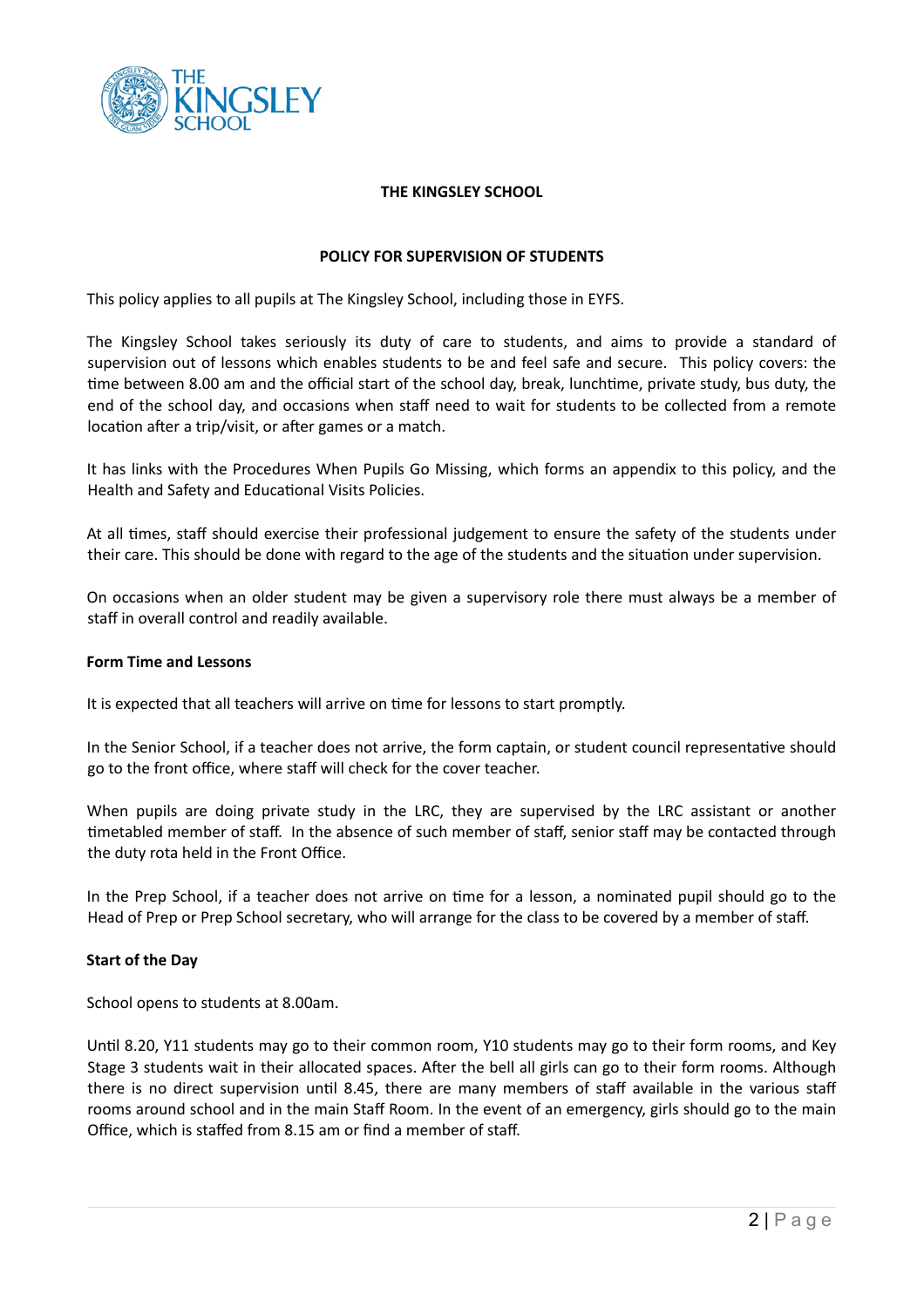

In the Prep School there is supervision provided by two members of staff on the Prep playground from 8.00am. Pupils and parents should not enter the building without staff permission. At 8.40 they will line up and will be collected by form teachers to start the school day.

A Breakfast Club operates in the Prep library between 7.30am and 8.30am where paid care is provided by the Wraparound staff for any pupils who arrive before 8am.

# **Break**

There is a member of staff on break duty in the Dining Room in the Senior School, and other members of staff are available in the staff rooms.

In the Prep School, two members of staff provide cover on the playground or in the Prep Gym if the weather is unsuitable for outside play.

#### **Lunchtime**

In the Senior School, there is one member of staff on duty in the Dining Room and another on patrol around the school. The LRC also has a member of staff on duty, and other clubs and activities are supervised by teachers. There is a member of staff on duty in the Sixth Form building at break and lunchtime.

Lunchtime supervision is provided in the Prep School by both the lunchtime supervisors and teaching staff. Pupils are supervised both on the playground and in the dining room. In addition pupils may be attending music lessons, LAMDA lessons or one of the many clubs taking place during the lunch'me. Staff running the club are responsible for the children during this time.

# **End of the Day**

Students are not allowed to be in any of the Senior School buildings after 4.00pm unless directly under the supervision of a member of staff. The LRC is supervised until 5.00pm for girls wishing to work in there after school; some parents may prefer to use After School Club, in which case girls may go across to the Prep School at 4.00pm or 5.00pm.

Between 5.00pm and 5.30pm, students can remain in the LRC unsupervised and there is a member of staff in the school office until 5.30pm. If students are still waiting to be collected at 5.30pm a member of staff, probably from the Senior Leadership Team, will wait with the student until she is collected. There is a member of SLT on duty on the premises until 6pm each evening.

After school, the Prep School provides paid care for Prep pupils until 5.30pm for all pupils, including those Senior students whose families wish to pay for this.

The member of staff on bus duty has responsibility for monitoring the behaviour of the students waiting outside school and getting on to the buses.

He or she must not leave until the last bus has left, and should send any Key Stage 3 students still waiting outside school at that 'me back into school. Prep pupils who travel by bus are escorted across the road by a member of staff who will then hand supervision over to the bus driver.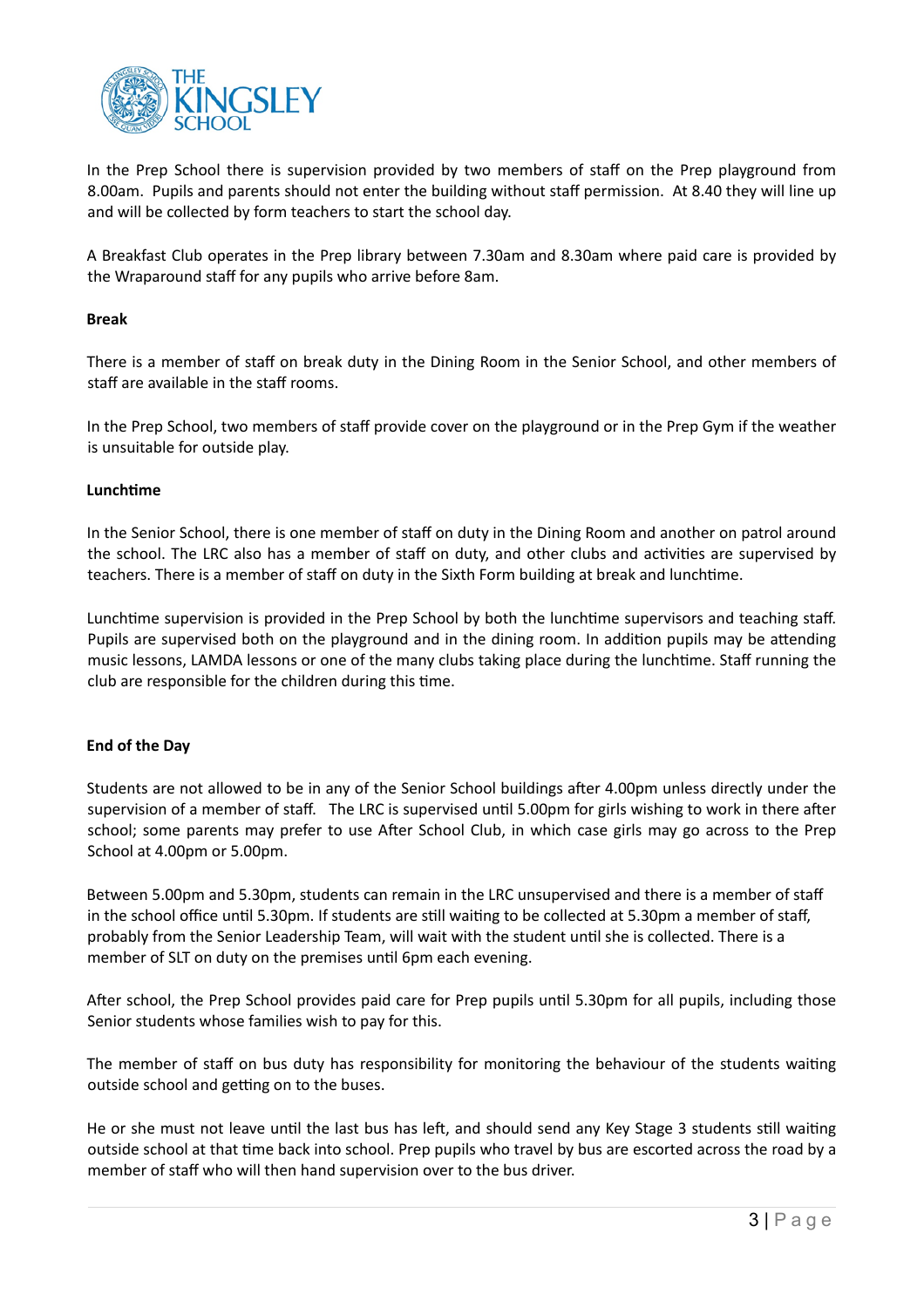

#### **On Site After-School Activities**

Senior School students are supervised by the member of staff running the activity. Each activity has a register, a copy of which must be sent to the front office, and the students should sign out as they leave. Students still waiting after the end of the activity will be supervised by the member of staff running the activity, or by a member of the Senior Leadership Team, as appropriate.

Prep pupils who attend after school activities are supervised by the member of staff running the activity until being handed over to the responsible adult collecting them from school. Children staying on at school in Wraparound care are returned to the Prep School gym for supervision and signing in until such time as they are collected.

# **Remote Locations (this includes the Games Field)**

If a member of staff is left in a remote location with students who are being collected from that location, they should have with them one of the school mobile phones or a personal mobile so they can contact school, the designated member of staff on duty or acting as emergency contact, or parents if necessary.

Members of staff must wait until the last student, of any age, has been collected.

#### **Transport to the games field:**

Senior School: If using a Kingsley minibus you do not need a member of staff on the bus, if with an external bus company the students must be accompanied by a member of staff.

Prep School: Supervised on **all** buses.

#### **Special Circumstances**

Staff should follow any specific instructions given by a senior colleague to suit particular circumstances e.g. icy conditions or snow.

#### **Supervision in EYFS**

EYFS children are supervised in their classrooms on arrival from 8.30am; a formal register is taken at 8.40am. Pupils in EYFS will be supervised by appropriately qualified staff and with an adequate number of staff to ensure compliance with ratios set out in the DfE 'Statutory Framework for the Early Years Foundation Stage'.

These ratios are maintained in the classroom and all other learning environments, as well as the school playing fields. There will be a member of staff with appropriate paediatric first aid training available to pupils in the EYFS setting at all times.

On certain days, children in the Reception and Foundation classes will attend assemblies. EYFS staff attend these assemblies and supervise the children accordingly.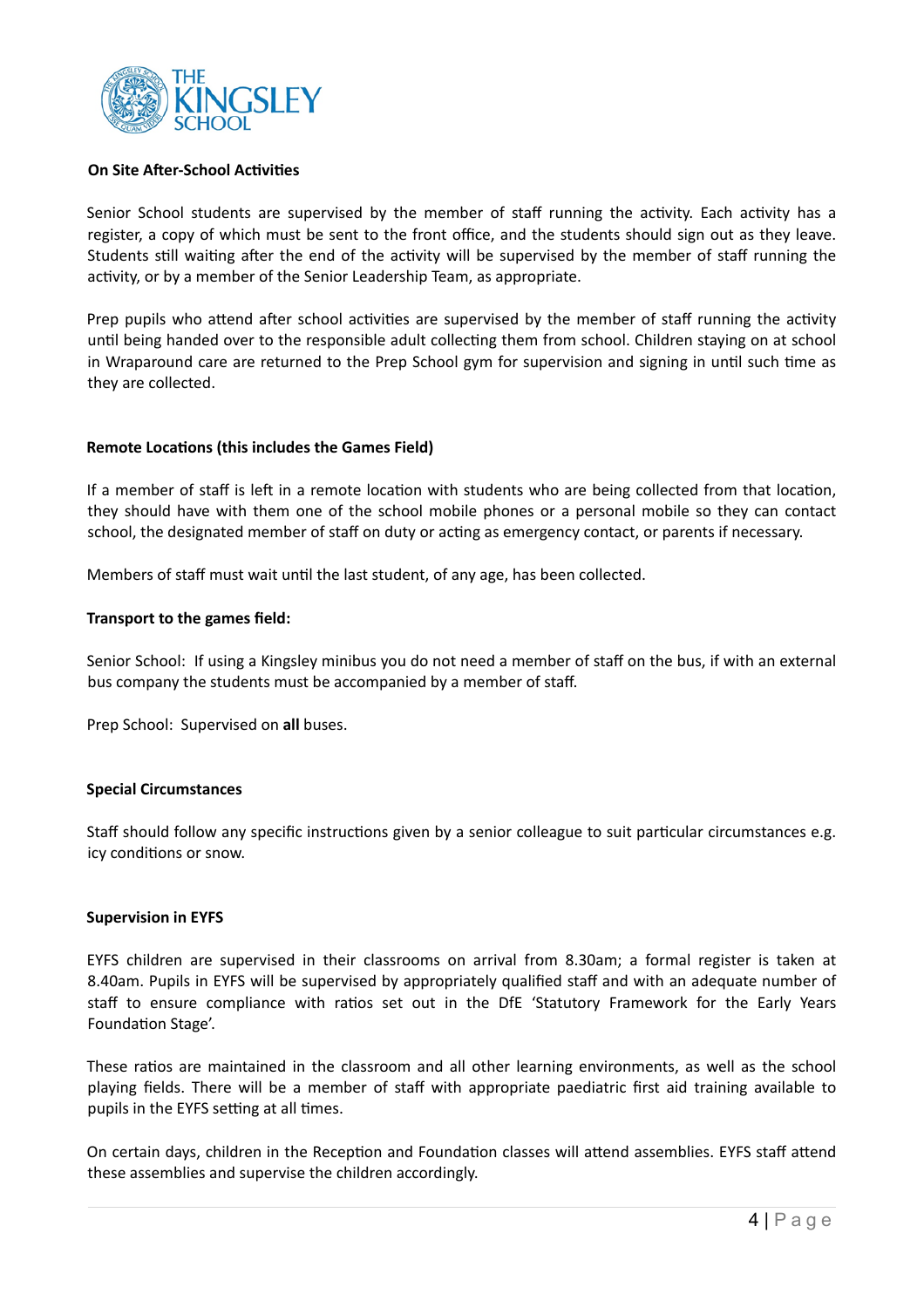

At the end of the day parents collect their children from the class teachers at 3.30pm or from the Wraparound team before 5.30pm.

After 3.30pm, children in EYFS are in the care of the EYFS Wraparound staff member. A register is taken at this time and parents will sign their children out of the club.

# **Appendix 1**

# **Procedures when pupils go missing at school (Senior School)**

When a member of staff suspects a pupil has truanted from a lesson, the following procedure should be followed:

- The teacher should check whether the pupil is registered as present on the school's Management Information System (MIS)
- The Deputy Head should be contacted in the first instance, or the pupil's head of year if the Deputy is not available
- The signing out books for the school nurse, external medical appointments and extracurricular lessons should be checked
- A search of the school premises should be undertaken if there is no evidence the pupil has left the building
- The Head Teacher and parents will be contacted if the search fails to locate the pupil
- The Deputy Head will report the disappearance to the police
- If a pupil attending the school under a UK Border Agency licence goes missing, the pastoral deputy will inform the Local Authority.

Where a pupil has been allowed out of a lesson and does not return, the Deputy Head or head of year should be informed as above.

Staff are reminded that disruptive pupils should not be sent out of a lesson to stand in the corridor. If a pupil is disruptive, she should be sent to the office who will contact HoYs or SLT following the procedures outlined in the behaviour policy.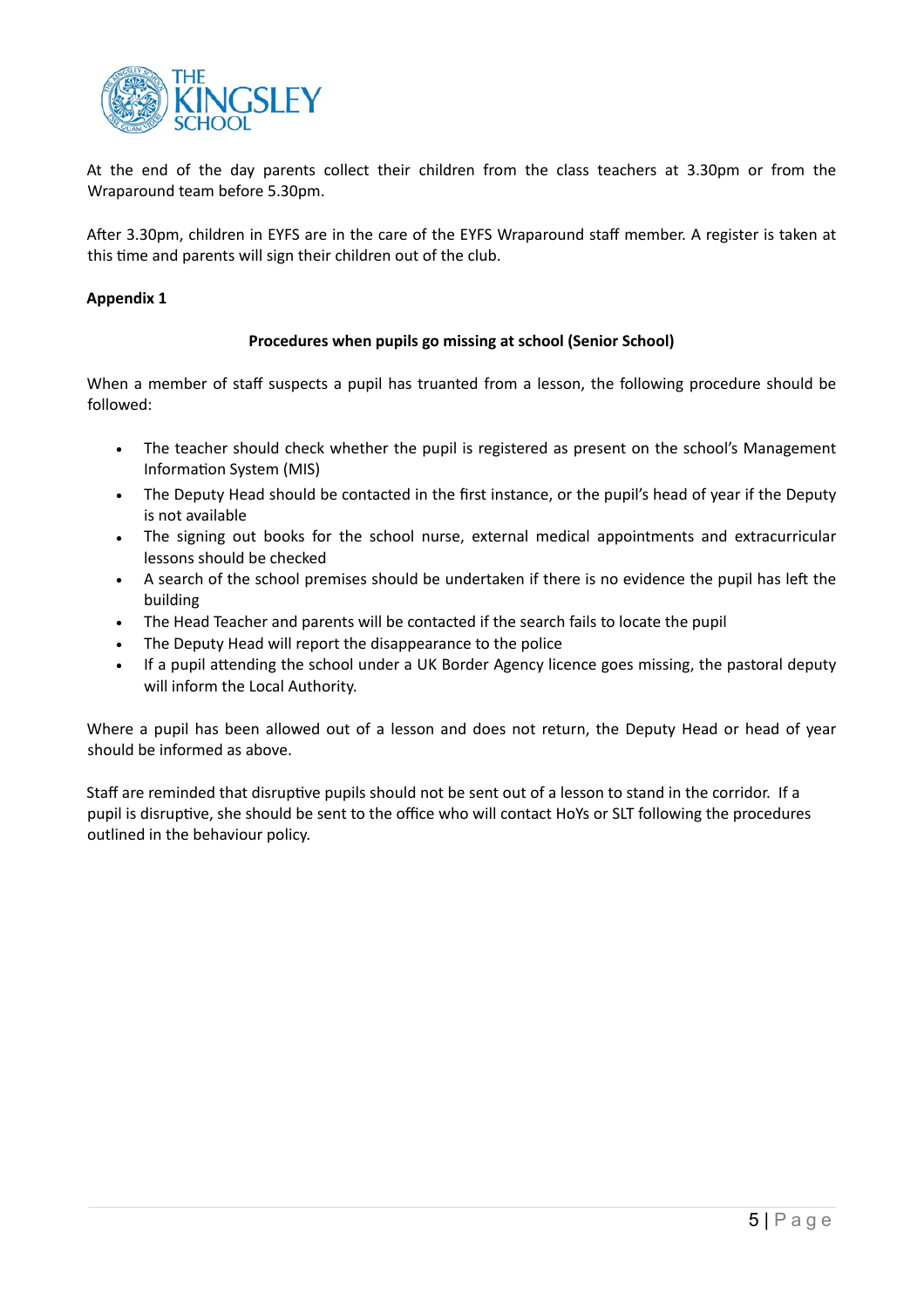

# **Appendix 2**

# **Procedures when pupils go missing at school (Preparatory School and EYFS)**

The Kingsley School takes every precaution to make the school site is secure.

- Entry can only be gained either through doors with coded locks or through admission by a member of staff. Codes are changed termly.
- All visitors are required to sign in and out of the settings.
- Pupils are only released to a known adult.
- Playtime supervision is well provided for.

If a child is found to be missing:

- The Head of Prep and should be informed immediately if on site by a member of staff.
- The signing out books for the school nurse, external medical appointments and extracurricular lessons should be checked
- A search of the school premises should be undertaken if there is no evidence the pupil has left the building
- The Head of School should be informed as soon as possible, along with the Site Manager.
- This search of the grounds/premises will be undertaken by all available staff, caretakers and any other site team members available.

If a child is not found:

- On completion of the search, parents and police will be informed by the Head of Prep immediately.
- If the Head of Prep or the Head of School are not on site, they should be contacted on their mobile phone numbers as soon as possible. (Head of School via the Front Office)
- If a pupil attending the school under a UK Border Agency licence goes missing, the pastoral deputy will inform the Local Authority.

# **Appendix 3**

# **Failure to Collect a Child Policy (Preparatory School and EYFS)**

This policy is in place to clearly state what would happen should a parent/carer fail to collect a child at the appropriate time from the EYFS setting or from the Preparatory School.

It is a statutory requirement for us to contact the Social Services Department if a child is not collected at the appropriate time.

The time for collection of children is 3.20 pm for all pupils in Nursey and Reception stage, unless they are booked into After School Club.

The time for collection of any other child attending Enrichment is 4 pm.

All other children booked into the After School Club, must be collected by 5.30 pm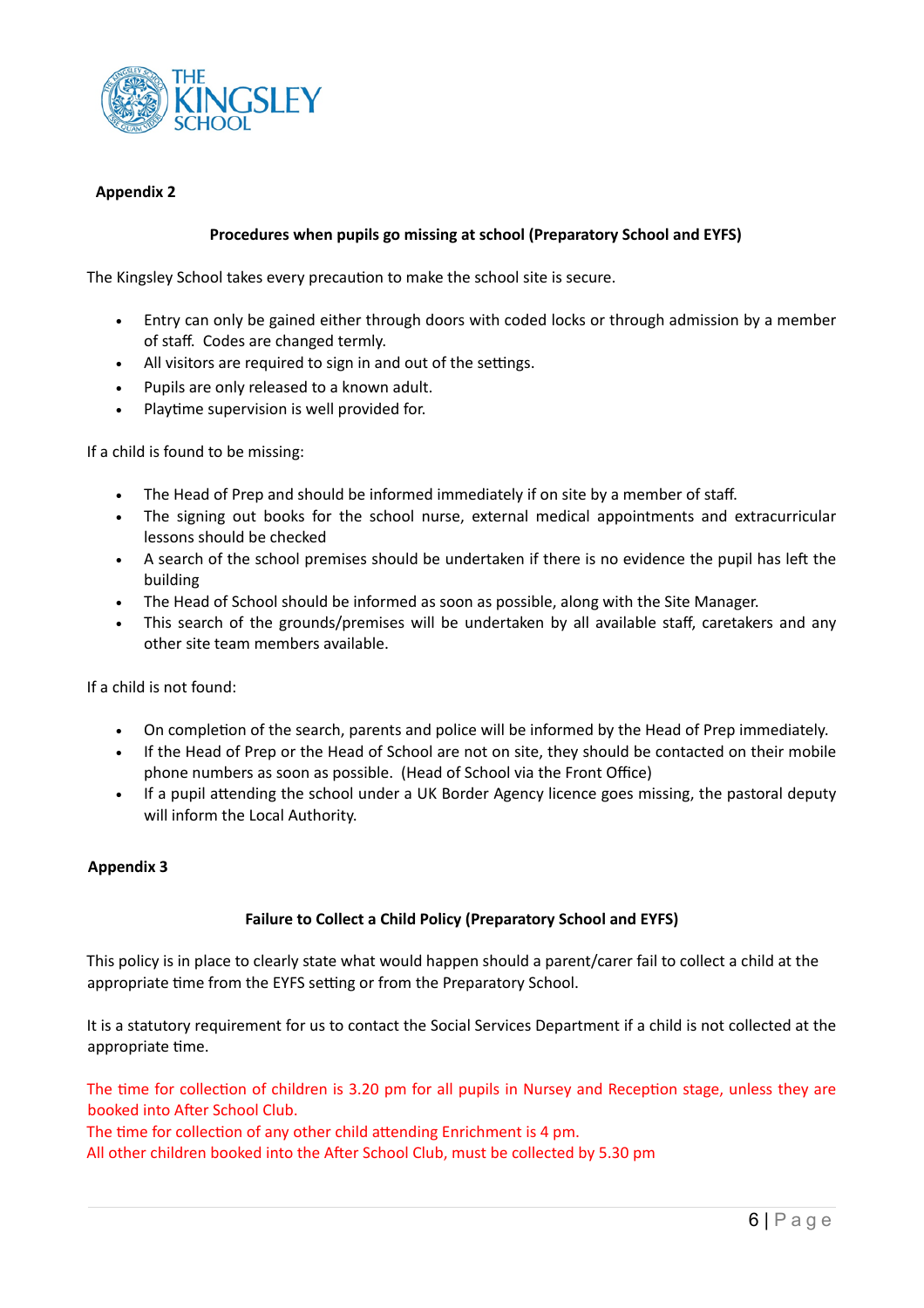

In the event that a parent is unable to collect their child, alternative arrangements must be made by the parent. The Kingsley School must be informed by parents/carers if someone else is collecting their child. The School will not let other parents take children out of school without prior written or verbal consent from the child's own registered parent/carer. If we are in any doubt we will contact the parent/carer.

If a child is not collected we will make every effort to contact the child's parent or guardian first, we will then try all contact numbers given on the child's Information/Registration Sheet.

If we are unable to contact anyone to collect the child within one hour then Children's Services will be notified of a non-collection and the matter will be handed over to their care. The Local Children's Services Team Out of Hours phone number is 01926 886922.

Exceptional circumstances will be taken into account i.e.: bad weather/road traffic accidents.

The Head of Preparatory School will be informed of any incident of failure to collect a child by mobile phone and e-mail.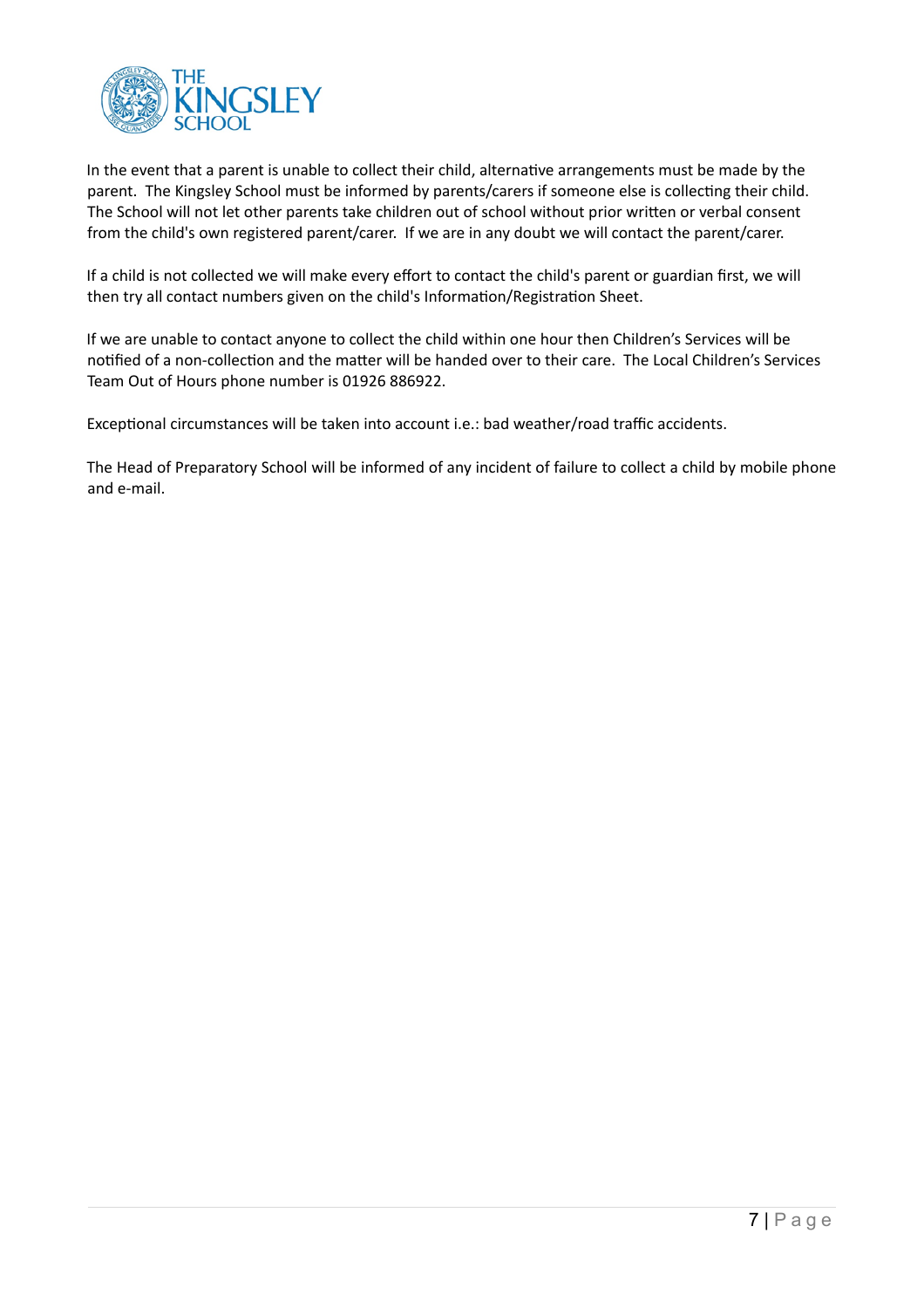

#### **APPENDIX 4**

#### **Information Form – Walking to School Without an Adult**

Person with parental responsibility to complete and return this reply slip to The Kingsley Prep School.

NB There must be a separate form completed for each child for whom there is a request

Name of child: ……………………………………………… Class: ………………………

Date: …………………

- 1. I wish to inform you that my child will be walking without an accompanying adult to school on regular basis.
- 2. I understand that the school will contact me if there are any concerns relating to my child walking to school alone.
- 3. I have taken reasonable precautions aimed at ensuring my child is safe including showing them the safest route, demonstrating the route to them and talking to them about road safety and stranger danger.
- 4. I understand that the school requires me to inform them if my child is absent from school for any reason.
- 5. I understand that the school will endeavour to make contact with me on the morning of registered absence if my child is absent from school and no notice (phone call or letter) has been received (from myself) to the school.

Signed: ………………………………………………………………………………………..

(Please print name): …………………………………………………………………………

Contact Number (Parent): …………………………………………………………………...

Contact Number (child, if they have one): ………………………………………………...